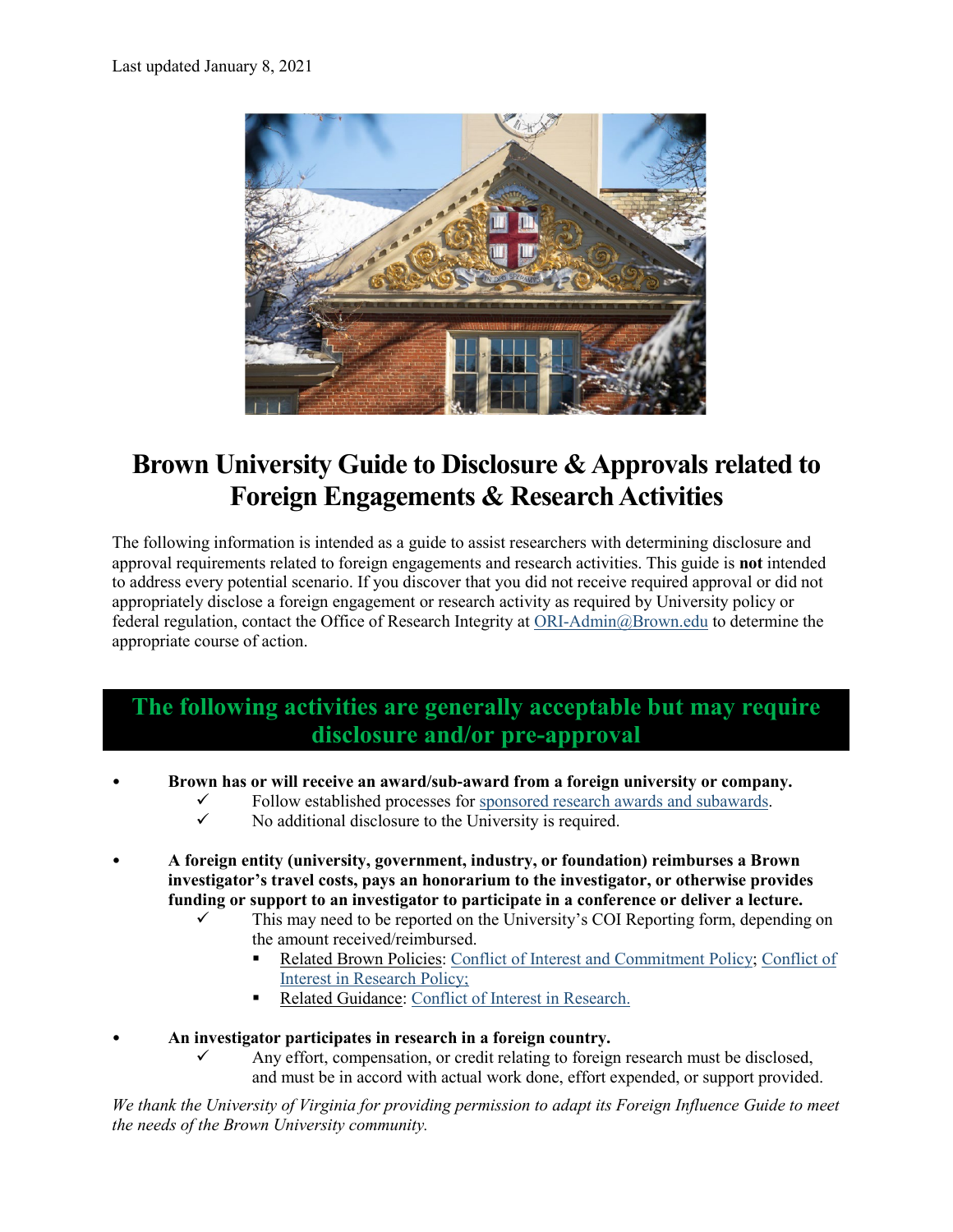- Related Guidance: [Identifying all sources of support in proposals for external](https://www.brown.edu/research/conducting-research-brown/preparing-and-submitting-proposal/proposal-review-submission-osp/identifying-all-sources-support-proposals-external-funding)  [funding;](https://www.brown.edu/research/conducting-research-brown/preparing-and-submitting-proposal/proposal-review-submission-osp/identifying-all-sources-support-proposals-external-funding) [Guidelines on Authorship in Scholarly or Scientific Publications](https://www.brown.edu/research/Authorship)
- $\checkmark$  If a Brown investigator engages in **unpaid** research activities with a foreign research entity, review and approval may be required if the investigator's affiliation with the foreign research entity is listed in whole or in part on research products (*e.g.*, patents, publications, presentations, and sponsored research proposals). In addition, any academic and professional appointments and affiliations need to be reported on federal grant applications.
	- Related Brown Policies: [Patent and Invention and Copyright Policy,](https://www.brown.edu/research/conducting-research-brown/brown-technology-innovations/faculty-inventors/patent-and-invention-policy) [Policy on](https://www.brown.edu/about/administration/provost/sites/provost/files/Policy%20on%20Outside%20Activities%20for%20Faculty_Final%207.31.19.pdf)  [Outside Professional Activities for Faculty.](https://www.brown.edu/about/administration/provost/sites/provost/files/Policy%20on%20Outside%20Activities%20for%20Faculty_Final%207.31.19.pdf)
	- Related Guidance: [Brown Technology Innovations,](https://www.brown.edu/research/conducting-research-brown/tech-innovations) Identifying all sources of [support in proposals for external funding](https://www.brown.edu/research/conducting-research-brown/preparing-and-submitting-proposal/proposal-review-submission-osp/identifying-all-sources-support-proposals-external-funding)
- $\checkmark$  If a Brown investigator is **paid** by or receives any in-kind support from a foreign research entity for any research activities, this must be disclosed in funding applications submitted through Brown. In kind support includes, but is not limited to, equipment access, travel support, lab space, and personnel support.
	- Related Brown Policies: [Policy on Outside Professional Activities for Faculty.](https://www.brown.edu/about/administration/provost/sites/provost/files/Policy%20on%20Outside%20Activities%20for%20Faculty_Final%207.31.19.pdf)
	- Related Guidance: Identifying all sources of support in proposals for external [funding](https://www.brown.edu/research/conducting-research-brown/preparing-and-submitting-proposal/proposal-review-submission-osp/identifying-all-sources-support-proposals-external-funding)
- $\checkmark$  If a Brown investigator is a listed as personnel on a research project at another institution, including a foreign institution, that project must be disclosed on the investigator's current and pending/Other Support even if compensation is not provided. In addition, any type of monetary or in-kind support received needs to be disclosed in grant applications under current and pending/Other Support, biosketches and/or Facilities and Other Resources, depending on the type on support.
	- Related Brown Policies[: Policy on Outside Professional Activities for Faculty.](https://www.brown.edu/about/administration/provost/sites/provost/files/Policy%20on%20Outside%20Activities%20for%20Faculty_Final%207.31.19.pdf)
	- Related Guidance: Identifying all sources of support in proposals for external [funding.](https://www.brown.edu/research/conducting-research-brown/preparing-and-submitting-proposal/proposal-review-submission-osp/identifying-all-sources-support-proposals-external-funding)
- $\checkmark$  Payments directly received from foreign universities may also need to be reported as financial interests on the University's COI Reporting form.
	- Related Brown Policies: [Conflict of Interest and Commitment Policy,](https://www.brown.edu/about/administration/policies/sites/brown.edu.about.administration.policies/files/uploads/Univ-COIC-Policy-10-26-19.pdf) [Policy on](https://www.brown.edu/about/administration/provost/sites/provost/files/Policy%20on%20Outside%20Activities%20for%20Faculty_Final%207.31.19.pdf)  [Outside Professional Activities for Faculty.](https://www.brown.edu/about/administration/provost/sites/provost/files/Policy%20on%20Outside%20Activities%20for%20Faculty_Final%207.31.19.pdf)
	- Related Guidance: Identifying all sources of support in proposals for external [funding,](https://www.brown.edu/research/conducting-research-brown/preparing-and-submitting-proposal/proposal-review-submission-osp/identifying-all-sources-support-proposals-external-funding) and [international collaborations](https://www.brown.edu/research/international-collaborations)

### **The following activities may be acceptable but require disclosure and/or prior approval**

- **A foreign university will pay an investigator directly to participate on a research project as a consultant.**
	- $\checkmark$  Payments directly received from foreign universities may need to be reported as financial interests on the University's annual COI Reporting form, depending on the amount received.

*We thank the University of Virginia for providing permission to adapt its Foreign Influence Guide to meet the needs of the Brown University community.*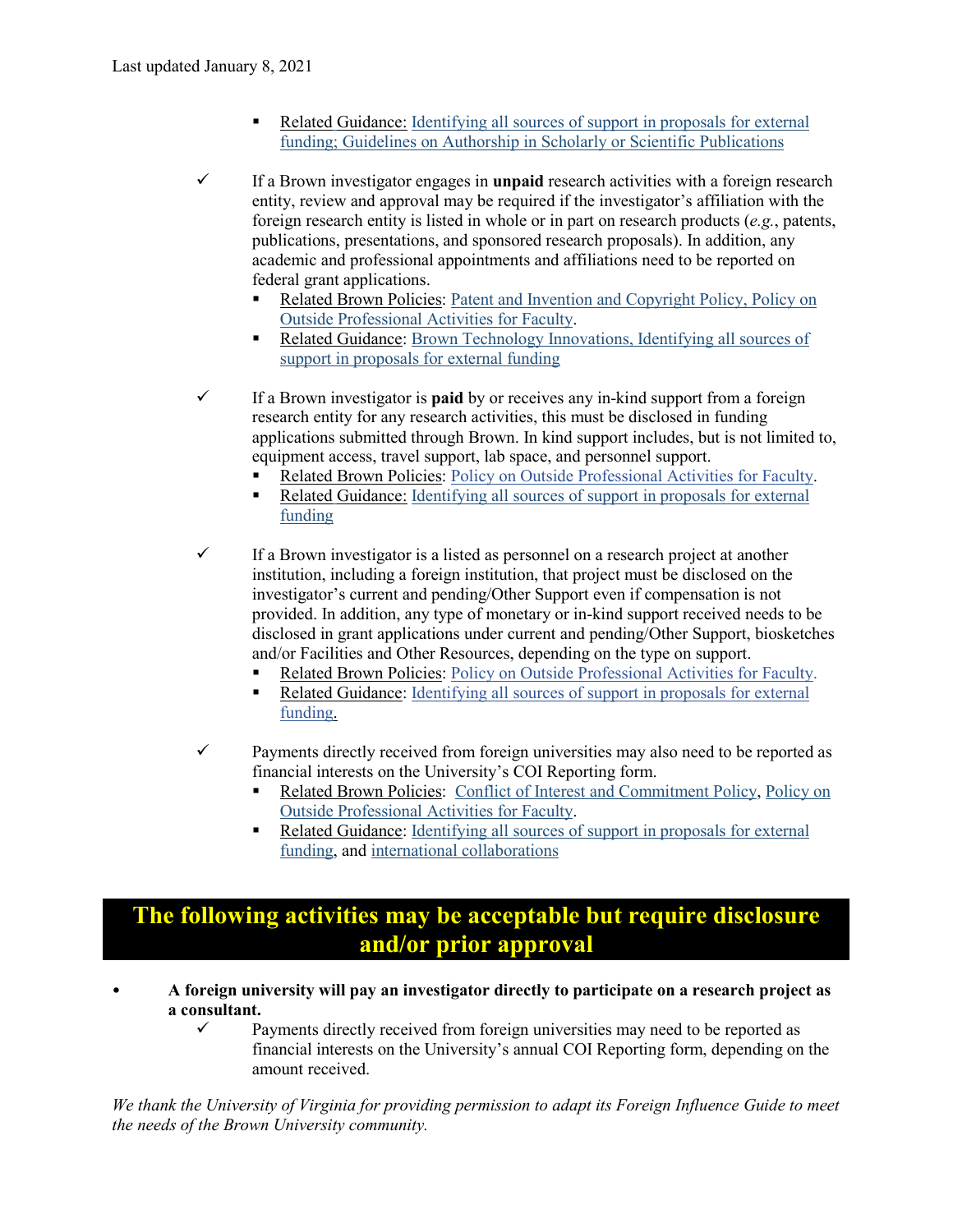- $\checkmark$  The project must be disclosed as current and pending/Other Support in funding applications.
	- Related Brown Policies: [Policy on Outside Professional Activities for Faculty,](https://www.brown.edu/about/administration/provost/sites/provost/files/Policy%20on%20Outside%20Activities%20for%20Faculty_Final%207.31.19.pdf) [Conflict of Interest and Commitment Policy,](https://www.brown.edu/about/administration/policies/sites/brown.edu.about.administration.policies/files/uploads/Univ-COIC-Policy-10-26-19.pdf) [COI in Research](https://www.brown.edu/research/COIpolicy) Policy, [Patent and](https://www.brown.edu/research/conducting-research-brown/brown-technology-innovations/faculty-inventors/patent-and-invention-policy)  [Invention and Copyright Policy](https://www.brown.edu/research/conducting-research-brown/brown-technology-innovations/faculty-inventors/patent-and-invention-policy)
	- Related Guidance: [Engaging in outside activities;](https://www.brown.edu/research/conducting-research-brown/preparing-proposal/research-integrity/ori-staff-directory/engaging-in-outside-activities) [Identifying all sources of](https://www.brown.edu/research/conducting-research-brown/preparing-and-submitting-proposal/proposal-review-submission-osp/identifying-all-sources-support-proposals-external-funding)  [support in proposals for external funding](https://www.brown.edu/research/conducting-research-brown/preparing-and-submitting-proposal/proposal-review-submission-osp/identifying-all-sources-support-proposals-external-funding)

• **An academic appointment is conferred at another institution, foreign or domestic.** 

- $\checkmark$  This requires the written prior approval of the cognizant Dean.
	- Related Brown Policies: Policy on [Outside Professional Activities for Faculty,](https://www.brown.edu/about/administration/provost/sites/provost/files/Policy%20on%20Outside%20Activities%20for%20Faculty_Final%207.31.19.pdf) [Handbook of Academic Administration, Chapter 4](https://www.brown.edu/about/administration/dean-of-faculty/handbook-academic-administration) ("Faculty Handbook")

#### • **Recruitment into a foreign talent program (***e.g.,* **Thousand Talents Plan).**

- $\checkmark$  If an investigator is contacted by such a program, the investigator should contact the Office of Research Integrity [\(ORI-admin@Brown.edu\)](mailto:ORI-admin@Brown.edu) for guidance.
- $\checkmark$  If the program includes a visiting or honorary academic appointment at a foreign institution, written *prior* approval of the cognizant Dean is required.
- $\checkmark$  Participation in a foreign talent program is not illegal. However, the Department of Energy prohibits researchers who are participating in certain talent programs from working on Department of Energy funded projects. In addition, federal legislation is under consideration that would bar individuals who have participated in such programs from receiving grant funding from the Department of Defense. This funding restriction could be broadened to include other federal granting agencies.
	- Related Guidance: [International relationships and research activities](https://www.brown.edu/research/conducting-research-brown/international-research-activities)
- **Export outside of the US of materials, equipment, hardware, software, or technical data subject to restrictions on access/dissemination or otherwise requiring an export control license based on its export control classification.** 
	- $\checkmark$  Hand-carrying or shipping certain materials (e.g., biological, chemical, cell lines, reagents, etc.), equipment, hardware, software, or technical data outside the US may be prohibited or may only be authorized via an export control license or documentation that the exporter is using an appropriate export control exemption.
		- Related Brown Policies: [Export Control and Economic Sanctions Policy](https://www.brown.edu/research/ExportControlPolicy)
		- Related Guidance: [Export controls website,](https://www.brown.edu/research/export-control) [Export Control Procedures,](https://www.brown.edu/research/exportcontrolpolicyandprocedures) Export [Control Compliance Manual](https://www.brown.edu/research/sites/research/files/ECCM%20with%20Appendices_May%202%2C%202019.pdf)

### **The following activities are prohibited**

- **A faculty member receives federal research funding through Brown and reports effort on the award while also being paid as an employee of a foreign research institution.**
	- Related Brown Policies: [Policy on Outside Professional Activities for Faculty,](https://www.brown.edu/about/administration/provost/sites/provost/files/Policy%20on%20Outside%20Activities%20for%20Faculty_Final%207.31.19.pdf) [Effort Reporting Policy,](https://www.brown.edu/research/conducting-research-brown/managing-award/award-management/effort-reporting-policy) [Conflict of Interest in Research Policy](https://www.brown.edu/research/COIpolicy)
	- Related Guidance: [Conflict of Interest web page.](https://www.brown.edu/research/coi)
- **False Representations of Research Contributions**
	- $\checkmark$  Accepting or giving authorship credit that does not reflect an individual's actual contribution to work (*e.g*., ghost or honorary authorships).

*We thank the University of Virginia for providing permission to adapt its Foreign Influence Guide to meet the needs of the Brown University community.*